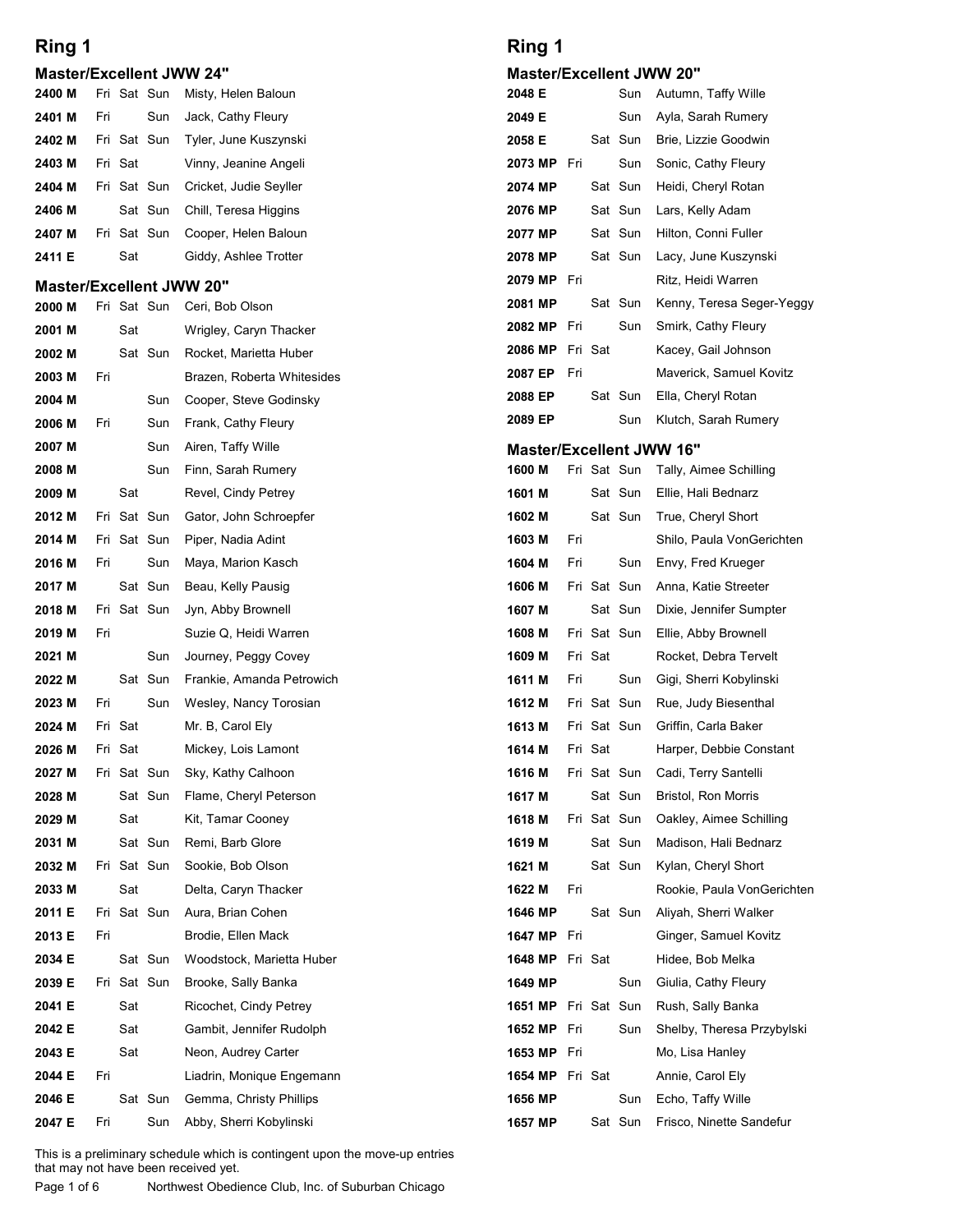| Ring 1                                  |     |             |             |                                             | Ring 1                          |     |         |                    |                                                |
|-----------------------------------------|-----|-------------|-------------|---------------------------------------------|---------------------------------|-----|---------|--------------------|------------------------------------------------|
| <b>Master/Excellent JWW 16"</b>         |     |             |             |                                             | <b>Master/Excellent JWW 4"</b>  |     |         |                    |                                                |
| 1658 MP Fri                             |     |             | Sun         | Redford, Peggy Covey                        | 400 MP                          |     |         | Fri Sat Sun        | Kermit, Dick Sanderson                         |
| 1659 MP Fri Sat Sun                     |     |             |             | AJ, Katie Streeter                          | 401 MP                          |     |         | Sun                | Autumn, Cathy Fleury                           |
| 1661 MP Fri                             |     |             |             | Scout, David Booth                          | 402 MP                          |     |         | Sat Sun            | Finnick, Jennifer Panattoni                    |
| 1662 MP Fri Sat                         |     |             |             | Maizey, Lois Lamont                         | 403 MP                          |     | Sat     |                    | Emme, Beth Rogers                              |
| 1666 EP                                 |     |             | Sat Sun     | Pizzazz, Michelle Kolb                      | <b>Master/Excellent Std 24"</b> |     |         |                    |                                                |
| <b>Master/Excellent JWW 12"</b>         |     |             |             |                                             | 2400 M                          |     |         | Fri Sat Sun        | Misty, Helen Baloun                            |
| 1200 M                                  |     | Fri Sat Sun | Sat Sun     | Bree, Cheryl Short                          | 2401 M                          | Fri |         | Sun<br>Fri Sat Sun | Jack, Cathy Fleury                             |
| 1201 M<br>1202 M                        |     | Fri Sat Sun |             | Ditto, Mary Doyle<br>McCubbie, Scott Persky | 2402 M<br>2403 M                |     | Fri Sat |                    | Tyler, June Kuszynski<br>Vinny, Jeanine Angeli |
| 1203 M                                  |     |             | Sat Sun     | Mr. Tibbs, Sally Hooker                     | 2404 M                          |     |         | Fri Sat Sun        | Cricket, Judie Seyller                         |
| 1204 M                                  |     |             | Fri Sat Sun | Mak, Marica Kilpatrick                      | 2406 M                          |     |         | Sat Sun            | Chill, Teresa Higgins                          |
| 1206 M                                  |     | Fri Sat Sun |             | Cooper, Judy Biesenthal                     | 2407 M                          |     |         | Fri Sat Sun        | Cooper, Helen Baloun                           |
| 1207 M                                  |     |             |             | Sat Sun Aleena, Supavee Janlekha            | 2411 E                          |     | Sat     |                    | Giddy, Ashlee Trotter                          |
| 1208 M                                  | Fri |             |             | Lola, Ellen Mack                            | <b>Master/Excellent Std 20"</b> |     |         |                    |                                                |
| 1209 M                                  | Fri |             |             | Haley, Dan Gebhardt                         | 2000 M                          |     |         | Fri Sat Sun        | Ceri, Bob Olson                                |
| 1211 M                                  |     | Sat         |             | Riot, Jim Payne                             | 2001 M                          |     | Sat     |                    | Wrigley, Caryn Thacker                         |
| 1212 M                                  |     |             | Sat Sun     | Bessie, Cheryl Short                        | 2002 M                          |     |         | Sat Sun            | Rocket, Marietta Huber                         |
| 1234 MP Fri                             |     |             |             | Andy, Claire Putman                         | 2003 M                          | Fri |         |                    | Brazen, Roberta Whitesides                     |
| 1236 MP                                 |     |             | Sat Sun     | River, Lou Ann Franicich                    | 2004 M                          |     |         | Sun                | Cooper, Steve Godinsky                         |
| 1237 MP                                 |     |             | Fri Sat Sun | Cody, Joe Livingston                        | 2006 M                          | Fri |         | Sun                | Frank, Cathy Fleury                            |
| 1238 MP<br>1239 MP                      |     | Sat         | Sun         | Trump, Terry Santelli<br>Fun, Audrey Carter | 2007 M                          |     |         | Sun                | Airen, Taffy Wille                             |
| 1244 EP                                 |     |             |             | Fri Sat Sun WeeGee, Jen Rochedieu           | 2008 M                          |     |         | Sun                | Finn, Sarah Rumery                             |
|                                         |     |             |             |                                             | 2009 M                          |     | Sat     | Fri Sat Sun        | Revel, Cindy Petrey                            |
| <b>Master/Excellent JWW 8"</b><br>800 M |     |             |             | Sat Sun Mellow, Susan Chapman               | 2011 M<br>2012 M                |     |         | Fri Sat Sun        | Aura, Brian Cohen<br>Gator, John Schroepfer    |
| 801 M                                   |     |             | Fri Sat Sun | Mint, Maxine Brinker                        | 2013 M                          | Fri |         |                    | Brodie, Ellen Mack                             |
| 802 M                                   |     | Fri Sat Sun |             | Tess, Ken Smith                             | 2014 M                          |     |         | Fri Sat Sun        | Piper, Nadia Adint                             |
| 803 M                                   |     | Fri Sat     |             | Digby, Jeanine Angeli                       | 2016 M                          | Fri |         | Sun                | Maya, Marion Kasch                             |
| 804 M                                   |     |             | Sat Sun     | Gretzky, Maria Sutjiamin                    | 2017 M                          |     |         | Sat Sun            | Beau, Kelly Pausig                             |
| 806 M                                   |     | Sat         |             | Kensington, Kathryn McIntyre                | 2018 M                          |     |         | Fri Sat Sun        | Jyn, Abby Brownell                             |
| 807 M                                   |     | Fri Sat Sun |             | Daisy, Laura Donaldson                      | 2019 M                          | Fri |         |                    | Suzie Q, Heidi Warren                          |
| 808 M                                   |     | Fri Sat Sun |             | Kash, Pat Sanderson                         | 2021 M                          | Fri |         | Sun                | Journey, Peggy Covey                           |
| 809 M                                   |     |             | Sat Sun     | Aspen, Christine Calace                     | 2023 M                          | Fri |         | Sun                | Wesley, Nancy Torosian                         |
| 811 M                                   |     |             | Fri Sat Sun | Gigolo, Mary Doyle                          | 2024 M                          |     | Fri Sat |                    | Mr. B, Carol Ely                               |
| 812 M                                   |     |             | Sat Sun     | Bean, Susan Chapman                         | 2026 M                          |     | Fri Sat |                    | Mickey, Lois Lamont                            |
| 828 MP                                  |     |             | Sat Sun     | Rowdy, Jennifer Panattoni                   | 2027 M                          |     |         | Fri Sat Sun        | Sky, Kathy Calhoon                             |
| 829 MP<br>831 MP                        | Fri | Fri Sat Sun | Sun         | Bruiser, Brian Cohen<br>Liam, Yohko Katz    | 2028 M<br>2029 M                |     | Sat     | Sat Sun            | Flame, Cheryl Peterson<br>Kit, Tamar Cooney    |
| 832 MP                                  |     |             | Sun         | Smooch, Patricia Burgess                    | 2031 M                          |     |         | Sat Sun            | Remi, Barb Glore                               |
| 833 MP                                  |     |             | Sat Sun     | Linus, Linda Kotowski                       | 2032 M                          |     |         | Fri Sat Sun        | Sookie, Bob Olson                              |
| 834 MP                                  | Fri |             | Sun         | Halo, Melissa Horlock                       | 2033 M                          |     | Sat     |                    | Delta, Caryn Thacker                           |
| 836 MP                                  | Fri |             |             | Riot, Sara Ruane                            | 2034 M                          |     |         | Sat Sun            | Woodstock, Marietta Huber                      |
| 837 MP                                  |     |             | Sun         | Violet, Joyce Laske                         | 2022 E                          |     |         | Sat Sun            | Frankie, Amanda Petrowich                      |
| 838 MP                                  |     |             |             | Fri Sat Sun Izzy, Joe Livingston            | 2039 E                          |     |         | Fri Sat Sun        | Brooke, Sally Banka                            |
|                                         |     |             |             |                                             | 2041 E                          |     | Sat     |                    | Ricochet, Cindy Petrey                         |

#### Master/Excellent JWW 4"

|                              | Ring 1                          |     |         |             |                                    |
|------------------------------|---------------------------------|-----|---------|-------------|------------------------------------|
| W 16"                        | <b>Master/Excellent JWW 4"</b>  |     |         |             |                                    |
| Redford, Peggy Covey         | 400 MP                          |     |         |             | Fri Sat Sun Kermit, Dick Sanderson |
| AJ, Katie Streeter           | 401 MP                          |     |         | Sun         | Autumn, Cathy Fleury               |
| Scout, David Booth           | 402 MP                          |     |         | Sat Sun     | Finnick, Jennifer Panattoni        |
| Maizey, Lois Lamont          | 403 MP                          |     | Sat     |             | Emme, Beth Rogers                  |
| Pizzazz, Michelle Kolb       | <b>Master/Excellent Std 24"</b> |     |         |             |                                    |
| W 12"                        | 2400 M                          |     |         | Fri Sat Sun | Misty, Helen Baloun                |
| Bree, Cheryl Short           | 2401 M                          | Fri |         | Sun         | Jack, Cathy Fleury                 |
| Ditto, Mary Doyle            | 2402 M                          |     |         | Fri Sat Sun | Tyler, June Kuszynski              |
| McCubbie, Scott Persky       | 2403 M                          |     | Fri Sat |             | Vinny, Jeanine Angeli              |
| Mr. Tibbs, Sally Hooker      | 2404 M                          |     |         | Fri Sat Sun | Cricket, Judie Seyller             |
| Mak, Marica Kilpatrick       | 2406 M                          |     |         | Sat Sun     | Chill, Teresa Higgins              |
| Cooper, Judy Biesenthal      | 2407 M                          |     |         | Fri Sat Sun | Cooper, Helen Baloun               |
| Aleena, Supavee Janlekha     | 2411 E                          |     | Sat     |             | Giddy, Ashlee Trotter              |
| Lola, Ellen Mack             | <b>Master/Excellent Std 20"</b> |     |         |             |                                    |
| Haley, Dan Gebhardt          | 2000 M                          |     |         | Fri Sat Sun | Ceri, Bob Olson                    |
| Riot, Jim Payne              | 2001 M                          |     | Sat     |             | Wrigley, Caryn Thacker             |
| Bessie, Cheryl Short         | 2002 M                          |     |         | Sat Sun     | Rocket, Marietta Huber             |
| Andy, Claire Putman          | 2003 M                          | Fri |         |             | Brazen, Roberta Whitesides         |
| River, Lou Ann Franicich     | 2004 M                          |     |         |             | Sun Cooper, Steve Godinsky         |
| Cody, Joe Livingston         | 2006 M                          | Fri |         | Sun         | Frank, Cathy Fleury                |
| Trump, Terry Santelli        | 2007 M                          |     |         | Sun         | Airen, Taffy Wille                 |
| Fun, Audrey Carter           | 2008 M                          |     |         | Sun         | Finn, Sarah Rumery                 |
| WeeGee, Jen Rochedieu        | 2009 M                          |     | Sat     |             | Revel, Cindy Petrey                |
| <b>W 8"</b>                  | 2011 M                          |     |         | Fri Sat Sun | Aura, Brian Cohen                  |
| Mellow, Susan Chapman        | 2012 M                          |     |         | Fri Sat Sun | Gator, John Schroepfer             |
| Mint, Maxine Brinker         | 2013 M                          | Fri |         |             | Brodie, Ellen Mack                 |
| Tess, Ken Smith              | 2014 M                          |     |         | Fri Sat Sun | Piper, Nadia Adint                 |
| Digby, Jeanine Angeli        | 2016 M                          | Fri |         | Sun         | Maya, Marion Kasch                 |
| Gretzky, Maria Sutjiamin     | 2017 M                          |     |         | Sat Sun     | Beau, Kelly Pausig                 |
| Kensington, Kathryn McIntyre | 2018 M                          |     |         | Fri Sat Sun | Jyn, Abby Brownell                 |
| Daisy, Laura Donaldson       | 2019 M                          | Fri |         |             | Suzie Q, Heidi Warren              |
| Kash, Pat Sanderson          | 2021 M                          | Fri |         | Sun         | Journey, Peggy Covey               |
| Aspen, Christine Calace      | 2023 M                          | Fri |         |             | Sun Wesley, Nancy Torosian         |
| Gigolo, Mary Doyle           | 2024 M                          |     | Fri Sat |             | Mr. B, Carol Ely                   |
| Bean, Susan Chapman          | 2026 M                          |     | Fri Sat |             | Mickey, Lois Lamont                |
| Rowdy, Jennifer Panattoni    | 2027 M                          |     |         | Fri Sat Sun | Sky, Kathy Calhoon                 |
| Bruiser, Brian Cohen         | 2028 M                          |     |         | Sat Sun     | Flame, Cheryl Peterson             |
| Liam, Yohko Katz             | 2029 M                          |     | Sat     |             | Kit, Tamar Cooney                  |
| Smooch, Patricia Burgess     | 2031 M                          |     |         | Sat Sun     | Remi, Barb Glore                   |
| Linus, Linda Kotowski        | 2032 M                          |     |         | Fri Sat Sun | Sookie, Bob Olson                  |
| Halo, Melissa Horlock        | 2033 M                          |     | Sat     |             | Delta, Caryn Thacker               |
| Riot, Sara Ruane             | 2034 M                          |     |         | Sat Sun     | Woodstock, Marietta Huber          |
| Violet, Joyce Laske          | 2022 E                          |     |         |             | Sat Sun Frankie, Amanda Petrowich  |
| Izzy, Joe Livingston         | 2039 E                          |     |         |             | Fri Sat Sun Brooke, Sally Banka    |
|                              | 2041 E                          |     | Sat     |             | Ricochet, Cindy Petrey             |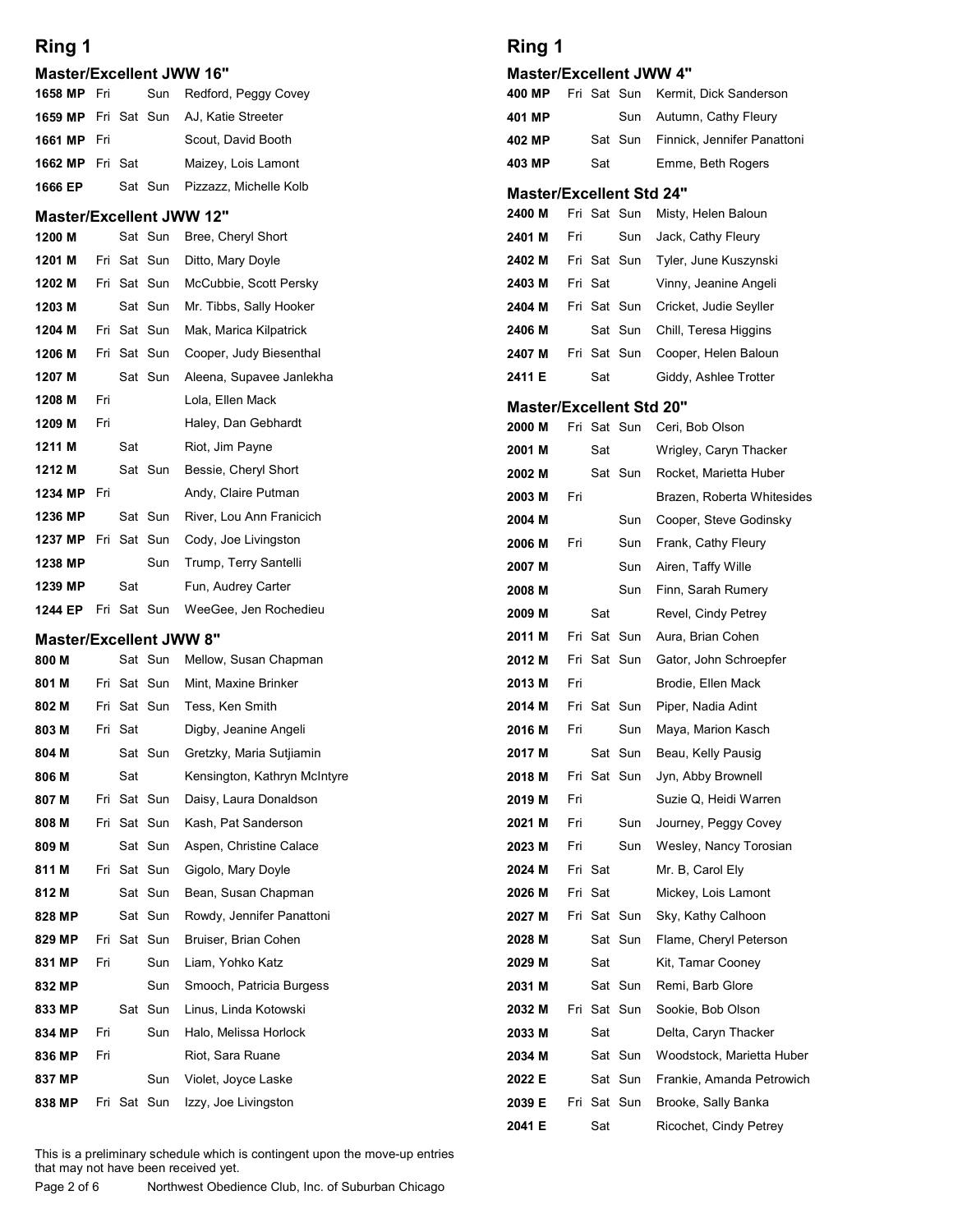#### Master/Excellent Std 20"

| Ring 1                                                                                                              |                                                       | Ring 1                                         |     |             |             |                                             |  |
|---------------------------------------------------------------------------------------------------------------------|-------------------------------------------------------|------------------------------------------------|-----|-------------|-------------|---------------------------------------------|--|
| <b>Master/Excellent Std 20"</b><br>Sat<br>2042 E                                                                    | Gambit, Jennifer Rudolph                              | <b>Master/Excellent Std 16"</b><br>1653 MP Fri |     |             |             | Mo, Lisa Hanley                             |  |
| 2043 E<br>Sat                                                                                                       | Neon, Audrey Carter                                   | 1654 MP Fri Sat                                |     |             |             | Annie, Carol Ely                            |  |
| 2044 E<br>Fri                                                                                                       | Liadrin, Monique Engemann                             | 1656 MP                                        |     |             | Sun         | Echo, Taffy Wille                           |  |
| 2046 E<br>Sat Sun                                                                                                   | Gemma, Christy Phillips                               | 1657 MP                                        |     |             | Sat Sun     | Frisco, Ninette Sandefur                    |  |
| 2047 E<br>Fri<br>Sun                                                                                                | Abby, Sherri Kobylinski                               | 1658 MP Fri                                    |     |             | Sun         | Redford, Peggy Covey                        |  |
| 2048 E<br>Sun                                                                                                       | Autumn, Taffy Wille                                   | 1659 MP                                        |     |             | Fri Sat Sun | AJ, Katie Streeter                          |  |
| 2049 E<br>Sun                                                                                                       | Ayla, Sarah Rumery                                    | 1661 MP Fri                                    |     |             |             | Scout, David Booth                          |  |
| 2073 MP<br>Fri<br>Sun                                                                                               | Sonic, Cathy Fleury                                   | 1662 MP                                        |     | Fri Sat     |             | Maizey, Lois Lamont                         |  |
| Sat Sun<br>2074 MP                                                                                                  | Heidi, Cheryl Rotan                                   | 1647 EP                                        | Fri |             |             | Ginger, Samuel Kovitz                       |  |
| Sat Sun<br>2076 MP                                                                                                  | Lars, Kelly Adam                                      | 1651 EP                                        |     |             | Fri Sat Sun | Rush, Sally Banka                           |  |
| Sat Sun<br>2077 MP                                                                                                  | Hilton, Conni Fuller                                  | 1666 EP                                        |     |             | Sat Sun     | Pizzazz, Michelle Kolb                      |  |
| Sat Sun<br>2078 MP<br>2079 MP Fri                                                                                   | Lacy, June Kuszynski<br>Ritz, Heidi Warren            | 1667 EP                                        | Fri |             | Sun         | Lyric, Kevin Kent                           |  |
| Sat Sun<br>2081 MP                                                                                                  | Kenny, Teresa Seger-Yeggy                             | <b>Master/Excellent Std 12"</b><br>1200 M      |     |             | Sat Sun     | Bree, Cheryl Short                          |  |
| Sun<br>Fri<br>2082 MP                                                                                               | Smirk, Cathy Fleury                                   | 1201 M                                         |     |             | Fri Sat Sun | Ditto, Mary Doyle                           |  |
| Fri Sat<br>2086 EP                                                                                                  | Kacey, Gail Johnson                                   | 1202 M                                         |     |             | Fri Sat Sun | McCubbie, Scott Persky                      |  |
| 2087 EP<br>Fri                                                                                                      | Maverick, Samuel Kovitz                               | 1204 M                                         |     |             | Fri Sat Sun | Mak, Marica Kilpatrick                      |  |
| Sat Sun<br>2088 EP                                                                                                  | Ella, Cheryl Rotan                                    | 1207 M                                         |     |             | Sat Sun     | Aleena, Supavee Janlekha                    |  |
| 2089 EP<br>Sun                                                                                                      | Klutch, Sarah Rumery                                  | 1208 M                                         | Fri |             |             | Lola, Ellen Mack                            |  |
| <b>Master/Excellent Std 16"</b>                                                                                     |                                                       | 1209 M                                         | Fri |             |             | Haley, Dan Gebhardt                         |  |
| 1600 M<br>Fri Sat Sun                                                                                               | Tally, Aimee Schilling                                | 1211 M                                         |     | Sat         |             | Riot, Jim Payne                             |  |
| 1601 M<br>Sat Sun                                                                                                   | Ellie, Hali Bednarz                                   | 1212 M                                         |     |             | Sat Sun     | Bessie, Cheryl Short                        |  |
| 1602 M<br>Sat Sun                                                                                                   | True, Cheryl Short                                    | 1206 M                                         |     | Fri Sat Sun |             | Cooper, Judy Biesenthal                     |  |
| 1603 M<br>Fri                                                                                                       | Shilo, Paula VonGerichten                             | 1203 E                                         |     |             | Sat Sun     | Mr. Tibbs, Sally Hooker                     |  |
| Sun<br>1604 M<br>Fri<br>Fri Sat Sun<br>1606 M                                                                       | Envy, Fred Krueger<br>Anna, Katie Streeter            | 1234 MP<br>1237 MP                             | Fri |             | Fri Sat Sun | Andy, Claire Putman<br>Cody, Joe Livingston |  |
| 1607 M<br>Sat Sun                                                                                                   | Dixie, Jennifer Sumpter                               | 1239 MP                                        |     | Sat         |             | Fun, Audrey Carter                          |  |
| Fri Sat Sun<br>1608 M                                                                                               | Ellie, Abby Brownell                                  | 1236 EP                                        |     |             | Sat Sun     | River, Lou Ann Franicich                    |  |
| 1609 M<br>Fri Sat                                                                                                   | Rocket, Debra Tervelt                                 | 1244 EP                                        |     |             | Fri Sat Sun | WeeGee, Jen Rochedieu                       |  |
| 1612 M<br>Fri Sat Sun                                                                                               | Rue, Judy Biesenthal                                  | <b>Master/Excellent Std 8"</b>                 |     |             |             |                                             |  |
| 1613 M<br>Fri Sat Sun                                                                                               | Griffin, Carla Baker                                  | 800 M                                          |     |             | Sat Sun     | Mellow, Susan Chapman                       |  |
| Fri Sat<br>1614 M                                                                                                   | Harper, Debbie Constant                               | 801 M                                          |     | Fri Sat Sun |             | Mint, Maxine Brinker                        |  |
| 1616 M<br>Fri Sat Sun                                                                                               | Cadi, Terry Santelli                                  | 802 M                                          |     | Fri Sat Sun |             | Tess, Ken Smith                             |  |
| 1617 M<br>Sat Sun                                                                                                   | Bristol, Ron Morris                                   | 803 M                                          |     | Fri Sat     |             | Digby, Jeanine Angeli                       |  |
| 1618 M<br>Fri Sat Sun                                                                                               | Oakley, Aimee Schilling                               | 804 M                                          |     |             | Sat Sun     | Gretzky, Maria Sutjiamin                    |  |
| 1619 M<br>Sat Sun                                                                                                   | Madison, Hali Bednarz                                 | 806 M                                          |     | Sat         |             | Kensington, Kathryn McIntyre                |  |
| Sat Sun<br>1621 M                                                                                                   | Kylan, Cheryl Short                                   | 807 M                                          |     |             | Fri Sat Sun | Daisy, Laura Donaldson                      |  |
| 1622 M<br>Fri<br>1611 E<br>Fri<br>Sun                                                                               | Rookie, Paula VonGerichten<br>Gigi, Sherri Kobylinski | 808 M                                          |     | Fri Sat Sun |             | Kash, Pat Sanderson                         |  |
| Fri Sat Sun<br>1626 E                                                                                               | Wonder, Jen Rochedieu                                 | 809 M<br>811 M                                 |     | Fri Sat Sun | Sat Sun     | Aspen, Christine Calace                     |  |
| 1627 E<br>Fri Sat                                                                                                   | Callan, Debbie Constant                               | 812 M                                          |     |             | Sat Sun     | Gigolo, Mary Doyle<br>Bean, Susan Chapman   |  |
| 1646 MP<br>Sat Sun                                                                                                  | Aliyah, Sherri Walker                                 | 828 MP                                         |     |             | Sat Sun     | Rowdy, Jennifer Panattoni                   |  |
| 1648 MP<br>Fri Sat                                                                                                  | Hidee, Bob Melka                                      | 829 MP                                         |     |             | Fri Sat Sun | Bruiser, Brian Cohen                        |  |
| 1649 MP<br>Sun                                                                                                      | Giulia, Cathy Fleury                                  | 831 MP                                         | Fri |             | Sun         | Liam, Yohko Katz                            |  |
| 1652 MP Fri<br>Sun                                                                                                  | Shelby, Theresa Przybylski                            | 832 MP                                         |     |             | Sun         | Smooch, Patricia Burgess                    |  |
| This is a preliminary schedule which is contingent upon the move-up entries<br>that may not have been received yet. |                                                       |                                                |     |             |             |                                             |  |

# Ring 1

#### Master/Excellent Std 16"

| Ring 1                          |     |             |             |                          |
|---------------------------------|-----|-------------|-------------|--------------------------|
| <b>Master/Excellent Std 16"</b> |     |             |             |                          |
| 1653 MP Fri                     |     |             |             | Mo, Lisa Hanley          |
| 1654 MP Fri Sat                 |     |             |             | Annie, Carol Ely         |
| 1656 MP                         |     |             | Sun         | Echo, Taffy Wille        |
| 1657 MP                         |     |             | Sat Sun     | Frisco, Ninette Sandefur |
| 1658 MP                         | Fri |             | Sun         | Redford, Peggy Covey     |
| 1659 MP                         |     |             | Fri Sat Sun | AJ, Katie Streeter       |
| 1661 MP                         | Fri |             |             | Scout, David Booth       |
| 1662 MP                         |     | Fri Sat     |             | Maizey, Lois Lamont      |
| 1647 EP                         | Fri |             |             | Ginger, Samuel Kovitz    |
| 1651 EP                         |     |             | Fri Sat Sun | Rush, Sally Banka        |
| 1666 EP                         |     |             | Sat Sun     | Pizzazz, Michelle Kolb   |
| 1667 EP                         | Fri |             | Sun         | Lyric, Kevin Kent        |
| <b>Master/Excellent Std 12"</b> |     |             |             |                          |
| 1200 M                          |     |             | Sat Sun     | Bree, Cheryl Short       |
| 1201 M                          |     | Fri Sat Sun |             | Ditto, Mary Doyle        |
| 1202 M                          |     | Fri Sat Sun |             | McCubbie, Scott Persky   |
| 1204 M                          |     |             | Fri Sat Sun | Mak, Marica Kilpatrick   |
| 1207 M                          |     |             | Sat Sun     | Aleena, Supavee Janlekha |
| 1208 M                          | Fri |             |             | Lola, Ellen Mack         |
| 1209 M                          | Fri |             |             | Haley, Dan Gebhardt      |
| 1211 M                          |     | Sat         |             | Riot, Jim Payne          |
| 1212 M                          |     |             | Sat Sun     | Bessie, Cheryl Short     |

| 1658 MP                         | Fri |             | Sun         | Redford, Peggy Covey         |
|---------------------------------|-----|-------------|-------------|------------------------------|
| 1659 MP                         |     | Fri Sat Sun |             | AJ, Katie Streeter           |
| 1661 MP                         | Fri |             |             | Scout, David Booth           |
| 1662 MP                         |     | Fri Sat     |             | Maizey, Lois Lamont          |
| 1647 EP                         | Fri |             |             | Ginger, Samuel Kovitz        |
| 1651 EP                         |     | Fri Sat Sun |             | Rush, Sally Banka            |
| 1666 EP                         |     |             | Sat Sun     | Pizzazz, Michelle Kolb       |
| 1667 EP                         | Fri |             | Sun         | Lyric, Kevin Kent            |
| <b>Master/Excellent Std 12"</b> |     |             |             |                              |
| 1200 M                          |     |             | Sat Sun     | Bree, Cheryl Short           |
| 1201 M                          |     | Fri Sat Sun |             | Ditto, Mary Doyle            |
| 1202 M                          |     | Fri Sat Sun |             | McCubbie, Scott Persky       |
| 1204 M                          |     |             | Fri Sat Sun | Mak, Marica Kilpatrick       |
| 1207 M                          |     |             | Sat Sun     | Aleena, Supavee Janlekha     |
| 1208 M                          | Fri |             |             | Lola, Ellen Mack             |
| 1209 M                          | Fri |             |             | Haley, Dan Gebhardt          |
| 1211 M                          |     | Sat         |             | Riot, Jim Payne              |
| 1212 M                          |     |             | Sat Sun     | Bessie, Cheryl Short         |
| 1206 M                          |     |             | Fri Sat Sun | Cooper, Judy Biesenthal      |
| 1203 E                          |     |             | Sat Sun     | Mr. Tibbs, Sally Hooker      |
| 1234 MP                         | Fri |             |             | Andy, Claire Putman          |
| 1237 MP                         |     | Fri Sat Sun |             | Cody, Joe Livingston         |
| 1239 MP                         |     | Sat         |             | Fun, Audrey Carter           |
| 1236 EP                         |     |             | Sat Sun     | River, Lou Ann Franicich     |
| 1244 EP                         |     | Fri Sat Sun |             | WeeGee, Jen Rochedieu        |
| <b>Master/Excellent Std 8"</b>  |     |             |             |                              |
| 800 M                           |     |             | Sat Sun     | Mellow, Susan Chapman        |
| 801 M                           |     | Fri Sat Sun |             | Mint, Maxine Brinker         |
| 802 M                           |     | Fri Sat Sun |             | Tess, Ken Smith              |
| 803 M                           |     | Fri Sat     |             | Digby, Jeanine Angeli        |
| 804 M                           |     |             | Sat Sun     | Gretzky, Maria Sutjiamin     |
| 806 M                           |     | Sat         |             | Kensington, Kathryn McIntyre |
| 807 M                           |     | Fri Sat Sun |             | Daisy, Laura Donaldson       |
| 808 M                           |     |             | Fri Sat Sun | Kash, Pat Sanderson          |
| 809 M                           |     |             | Sat Sun     | Aspen, Christine Calace      |
| 811 M                           |     |             | Fri Sat Sun | Gigolo, Mary Doyle           |
| 812 M                           |     |             | Sat Sun     | Bean, Susan Chapman          |

#### Master/Excellent Std 8" Sat Sun Mellow, Susan Chapman

| 1211 M                         |     | Sat         |             | Riot, Jim Payne              |
|--------------------------------|-----|-------------|-------------|------------------------------|
| 1212 M                         |     |             | Sat Sun     | Bessie, Cheryl Short         |
| 1206 M                         |     |             | Fri Sat Sun | Cooper, Judy Biesenthal      |
| 1203 E                         |     |             | Sat Sun     | Mr. Tibbs, Sally Hooker      |
| 1234 MP                        | Fri |             |             | Andy, Claire Putman          |
| 1237 MP                        |     | Fri Sat Sun |             | Cody, Joe Livingston         |
| 1239 MP                        |     | Sat         |             | Fun, Audrey Carter           |
| 1236 EP                        |     |             | Sat Sun     | River, Lou Ann Franicich     |
| 1244 EP                        |     | Fri Sat Sun |             | WeeGee, Jen Rochedieu        |
| <b>Master/Excellent Std 8"</b> |     |             |             |                              |
| 800 M                          |     |             | Sat Sun     | Mellow, Susan Chapman        |
| 801 M                          |     |             | Fri Sat Sun | Mint, Maxine Brinker         |
| 802 M                          |     |             | Fri Sat Sun | Tess, Ken Smith              |
| 803 M                          |     | Fri Sat     |             | Digby, Jeanine Angeli        |
| 804 M                          |     |             | Sat Sun     | Gretzky, Maria Sutjiamin     |
| 806 M                          |     | Sat         |             | Kensington, Kathryn McIntyre |
| 807 M                          |     | Fri Sat Sun |             | Daisy, Laura Donaldson       |
| 808 M                          |     |             | Fri Sat Sun | Kash, Pat Sanderson          |
| 809 M                          |     |             | Sat Sun     | Aspen, Christine Calace      |
| 811 M                          |     |             | Fri Sat Sun | Gigolo, Mary Doyle           |
| 812 M                          |     |             | Sat Sun     | Bean, Susan Chapman          |
| 828 MP                         |     |             | Sat Sun     | Rowdy, Jennifer Panattoni    |
| 829 MP                         |     |             | Fri Sat Sun | Bruiser, Brian Cohen         |
| 831 MP                         | Fri |             | Sun         | Liam, Yohko Katz             |
| 832 MP                         |     |             | Sun         | Smooch, Patricia Burgess     |
|                                |     |             |             |                              |
|                                |     |             |             |                              |

This is a preliminary schedule which is contingent upon the move-up entries that may not have been received yet.

Northwest Obedience Club, Inc. of Suburban Chicago Page 3 of 6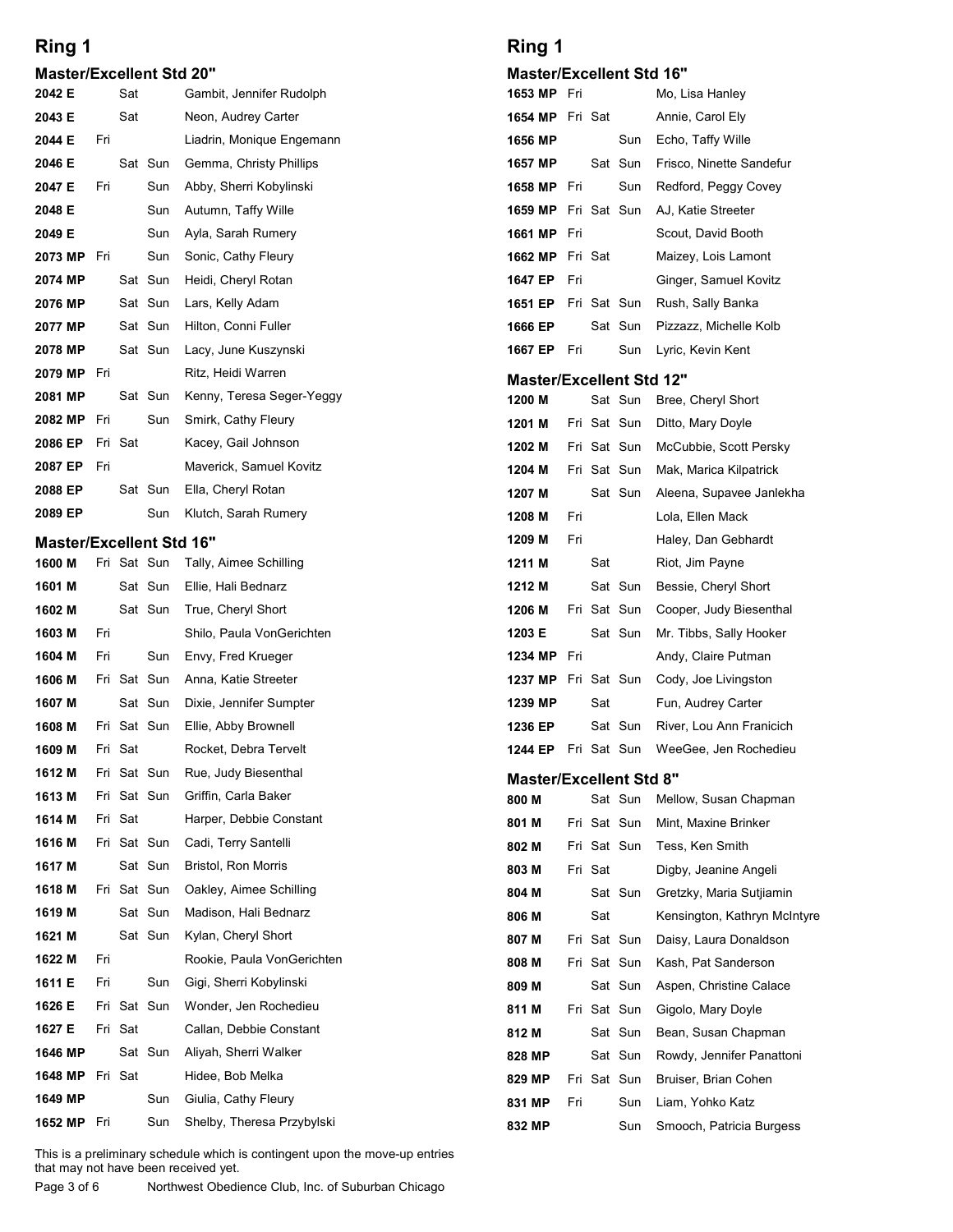# Ring 1

| Ring 1                                                                                     |     |             |             |                                |         | <b>Ring 1</b> |                        |  |  |  |  |
|--------------------------------------------------------------------------------------------|-----|-------------|-------------|--------------------------------|---------|---------------|------------------------|--|--|--|--|
|                                                                                            |     |             |             |                                |         |               |                        |  |  |  |  |
|                                                                                            |     |             |             | <b>Master/Excellent Std 8"</b> | T2B 12" |               |                        |  |  |  |  |
|                                                                                            |     |             | Sat Sun     | Linus, Linda Kotowski          | 1209    | Fri           | Haley, Dan Gebhardt    |  |  |  |  |
|                                                                                            | Fri |             | Sun         | Halo, Melissa Horlock          | 1221    | Fri           | Gidget, Yvonne Smith   |  |  |  |  |
|                                                                                            | Fri |             |             | Riot, Sara Ruane               | 1222    | Fri           | Scarlett, Brenda Huang |  |  |  |  |
|                                                                                            |     |             | Sun         | Violet, Joyce Laske            | 1229    | Fri           | Zoey, Jeanne Mervine   |  |  |  |  |
|                                                                                            |     |             | Fri Sat Sun | Izzy, Joe Livingston           | 1244 P  | Fri           | WeeGee, Jen Rochedieu  |  |  |  |  |
|                                                                                            |     |             |             |                                | 1254 P  | Fri           | Waterloo, Tracey Kent  |  |  |  |  |
| 833 MP<br>834 MP<br>836 MP<br>837 MP<br>838 MP<br><b>Master/Excellent Std 4"</b><br>400 MP |     | Fri Sat Sun |             | Kermit, Dick Sanderson         | T2B 8"  |               |                        |  |  |  |  |
| 401 MP                                                                                     |     |             | Sun         | Autumn, Cathy Fleury           | 802     | Fri           | Tess, Ken Smith        |  |  |  |  |
| 402 MP                                                                                     |     |             | Sat Sun     | Finnick, Jennifer Panattoni    | 808     | Fri           | Kash, Pat Sanderson    |  |  |  |  |
| 403 MP                                                                                     |     | Sat         |             | Emme, Beth Rogers              | 829 P   | Fri           | Bruiser, Brian Cohen   |  |  |  |  |
|                                                                                            |     |             |             |                                | 834 P   | Fri           | Halo, Melissa Horlock  |  |  |  |  |
| T2B 24"<br>2419                                                                            | Fri |             |             | Bonza, Kevin Kent              |         |               |                        |  |  |  |  |

### T2B 24"

### T2B 20"

| 2000   | Fri | Ceri, Bob Olson           |
|--------|-----|---------------------------|
| 2011   | Fri | Aura, Brian Cohen         |
| 2018   | Fri | Jyn, Abby Brownell        |
| 2019   | Fri | Suzie Q, Heidi Warren     |
| 2021   | Fri | Journey, Peggy Covey      |
| 2024   | Fri | Mr. B, Carol Ely          |
| 2027   | Fri | Sky, Kathy Calhoon        |
| 2044   | Fri | Liadrin, Monique Engemann |
| 2059   | Fri | Tonic, Mark Rusley        |
| 2061   | Fri | Hamish, Cheryl Moore      |
| 2065   | Fri | Vol'Jin, Paul Engemann    |
| 2079 P | Fri | Ritz, Heidi Warren        |
| 2087 P | Fri | Maverick, Samuel Kovitz   |
| 2090 P | Fri | Touche', Cathy Fleury     |
|        |     |                           |

#### T2B 16"

| 1606                 | Fri | Anna, Katie Streeter    |
|----------------------|-----|-------------------------|
| 1608                 | Fri | Ellie, Abby Brownell    |
| 1609                 | Fri | Rocket, Debra Tervelt   |
| 1612                 | Fri | Rue, Judy Biesenthal    |
| 1613                 | Fri | Griffin, Carla Baker    |
| 1626                 | Fri | Wonder, Jen Rochedieu   |
| 1627                 | Fri | Callan, Debbie Constant |
| 1631                 | Fri | Scarlett, Patty Johnson |
| 1634                 | Fri | Dory, Jeanine Bender    |
| 1647 P               | Fri | Ginger, Samuel Kovitz   |
| 1654 P               | Fri | Annie, Carol Ely        |
| 1661 P               | Fri | Scout, David Booth      |
| 1667 P               | Fri | Lyric, Kevin Kent       |
| 1671 P               | Fri | Dream, Jen Rochedieu    |
| T <sub>2</sub> B 12" |     |                         |
| 1204                 | Fri | Mak, Marica Kilpatrick  |

This is a preliminary schedule which is contingent upon the move-up entries that may not have been received yet.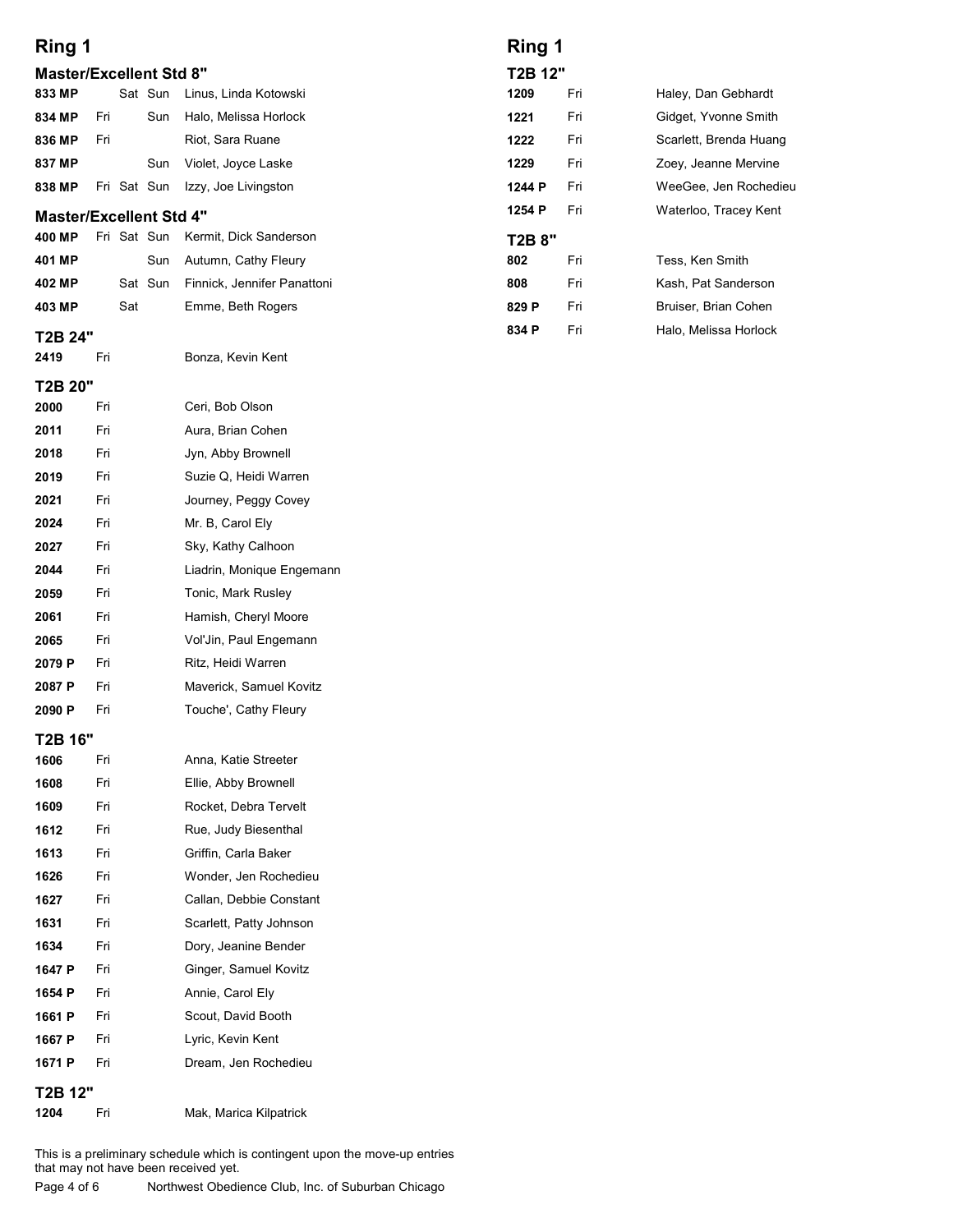|                     | Sat, May 7, 2022                                    |                 | Fifteen and Send Time 12" (Preferred)              |
|---------------------|-----------------------------------------------------|-----------------|----------------------------------------------------|
|                     | Fifteen and Send Time 24" (Regular)                 | 1244 Open Pref  | 1 WeeGee, Nova Scotia Duck Tolling Retri           |
| 2403 Master Reg     | 1 Vinny, Vizsla, Jeanine Angeli                     |                 | Fifteen and Send Time 8" (Regular)                 |
| 2404 Excellent Reg  | 2 Cricket, Doberman Pinscher, Judie Seyller         | 802 Master Reg  | 1 Tess, All American Dog, Ken Smith                |
| 2418 Novice B Reg   | 3 Zeke, Doberman Pinscher, Cathy Lapi               | 804 Master Reg  | 2 Gretzky, All American Dog, Maria Sutjian         |
|                     | Fifteen and Send Time 20" (Regular)                 | 803 Open Reg    | 3 Digby, Scottish Terrier, Jeanine Angeli          |
| 2011 Master Reg     | 1 Aura, All American Dog, Brian Cohen               |                 | Fifteen and Send Time 8" (Preferred)               |
| 2022 Master Reg     | 2 Frankie, Old English Sheepdog, Amanda Petrowich   | 829 Master Pref | 1 Bruiser, All American Dog, Brian Cohen           |
| 2024 Master Reg     | 3 Mr. B, Border Collie, Carol Ely                   |                 | Fifteen and Send Time 4" (Preferred)               |
| 2032 Master Reg     | 4 Sookie, Collie (Rough), Bob Olson                 | 402 Master Pref | <sub>1</sub> Finnick, Papillon, Jennifer Panattoni |
| 2018 Excellent Reg  | 5 Jyn, Australian Shepherd, Abby Brownell           |                 |                                                    |
| 2000 Open Reg       | 6 Ceri, Collie (Rough), Bob Olson                   |                 |                                                    |
| 2027 Open Reg       | 7 Sky, All American Dog, Kathy Calhoon              |                 |                                                    |
| 2041 Open Reg       | 8 Ricochet, Portuguese Water Dog, Cindy Petrey      |                 |                                                    |
| 2042 Open Reg       | 9 Gambit, Golden Retriever, Jennifer Rudolph        |                 |                                                    |
| 2009 Novice B Reg   | 10 Revel, Portuguese Water Dog, Cindy Petrey        |                 |                                                    |
| 2061 Novice B Reg   | 11 Hamish, Australian Shepherd, Cheryl Moore        |                 |                                                    |
|                     | Fifteen and Send Time 20" (Preferred)               |                 |                                                    |
| 2081 Excellent Pref | 1 Kenny, All American Dog, Teresa Seger-Yeggy       |                 |                                                    |
|                     | Fifteen and Send Time 16" (Regular)                 |                 |                                                    |
| 1607 Master Reg     | 1 Dixie, All American Dog, Jennifer Sumpter         |                 |                                                    |
| 1609 Master Reg     | 2 Rocket, Kooikerhondje, Debra Tervelt              |                 |                                                    |
| 1612 Master Reg     | 3 Rue, All American Dog, Judy Biesenthal            |                 |                                                    |
| 1613 Master Reg     | 4 Griffin, Miniature American Shepherd, Carla Baker |                 |                                                    |
| 1602 Excellent Reg  | 5 True, Kooikerhondje, Cheryl Short                 |                 |                                                    |
| 1608 Excellent Reg  | 6 Ellie, Australian Shepherd, Abby Brownell         |                 |                                                    |
| 1626 Open Reg       | 7 Wonder, Nova Scotia Duck Tolling Retriever, Jen R |                 |                                                    |
| 1627 Open Reg       | Callan, Irish Terrier, Debbie Constant              |                 |                                                    |
| 1633 Open Reg       | 9 Keely, Portuguese Water Dog, Susan Becker         |                 |                                                    |
| 1606 Novice B Reg   | 10 Anna, All American Dog, Katie Streeter           |                 |                                                    |
| 1631 Novice B Reg   | 11 Scarlett, Portuguese Water Dog, Patty Johnson    |                 |                                                    |
| 1632 Novice B Reg   | 12 Sawyer, All American Dog, Tiffany Dyson          |                 |                                                    |
| 1634 Novice B Reg   | 13 Dory, All American Dog, Jeanine Bender           |                 |                                                    |
|                     | Fifteen and Send Time 16" (Preferred)               |                 |                                                    |
| 1654 Master Pref    | 1 Annie, Border Collie, Carol Ely                   |                 |                                                    |
| 1657 Master Pref    | 2 Frisco, Golden Retriever, Ninette Sandefur        |                 |                                                    |
| 1671 Open Pref      | 3 Dream, Nova Scotia Duck Tolling Retriever, Jen Ro |                 |                                                    |
| 1672 Novice Pref    | 4 Cilla, Australian Shepherd, Diane Kuby            |                 |                                                    |
|                     | Fifteen and Send Time 12" (Regular)                 |                 |                                                    |
| 1211 Master Reg     | 1 Riot, Shetland Sheepdog, Jim Payne                |                 |                                                    |
| 1212 Master Reg     | 2 Bessie, Kooikerhondje, Cheryl Short               |                 |                                                    |
| 1204 Novice B Reg   | 3 Mak, Chinese Crested, Marica Kilpatrick           |                 |                                                    |
| 1221 Novice B Reg   | 4 Gidget, All American Dog, Yvonne Smith            |                 |                                                    |
| 1222 Novice A Reg   | 5 Scarlett, All American Dog, Brenda Huang          |                 |                                                    |
| 1229 Novice A Reg   | 6 Zoey, All American Dog, Jeanne Mervine            |                 |                                                    |

# Fifteen and Send Time 12" (Preferred)

### Fifteen and Send Time 8" (Regular)

- 
- 829 Master Pref 1 Bruiser, All American Dog, Brian Cohen

Northwest Obedience Club, Inc. of Suburban Chicago

This is a preliminary schedule which is contingent on the move-up entries that may not have been received yet.